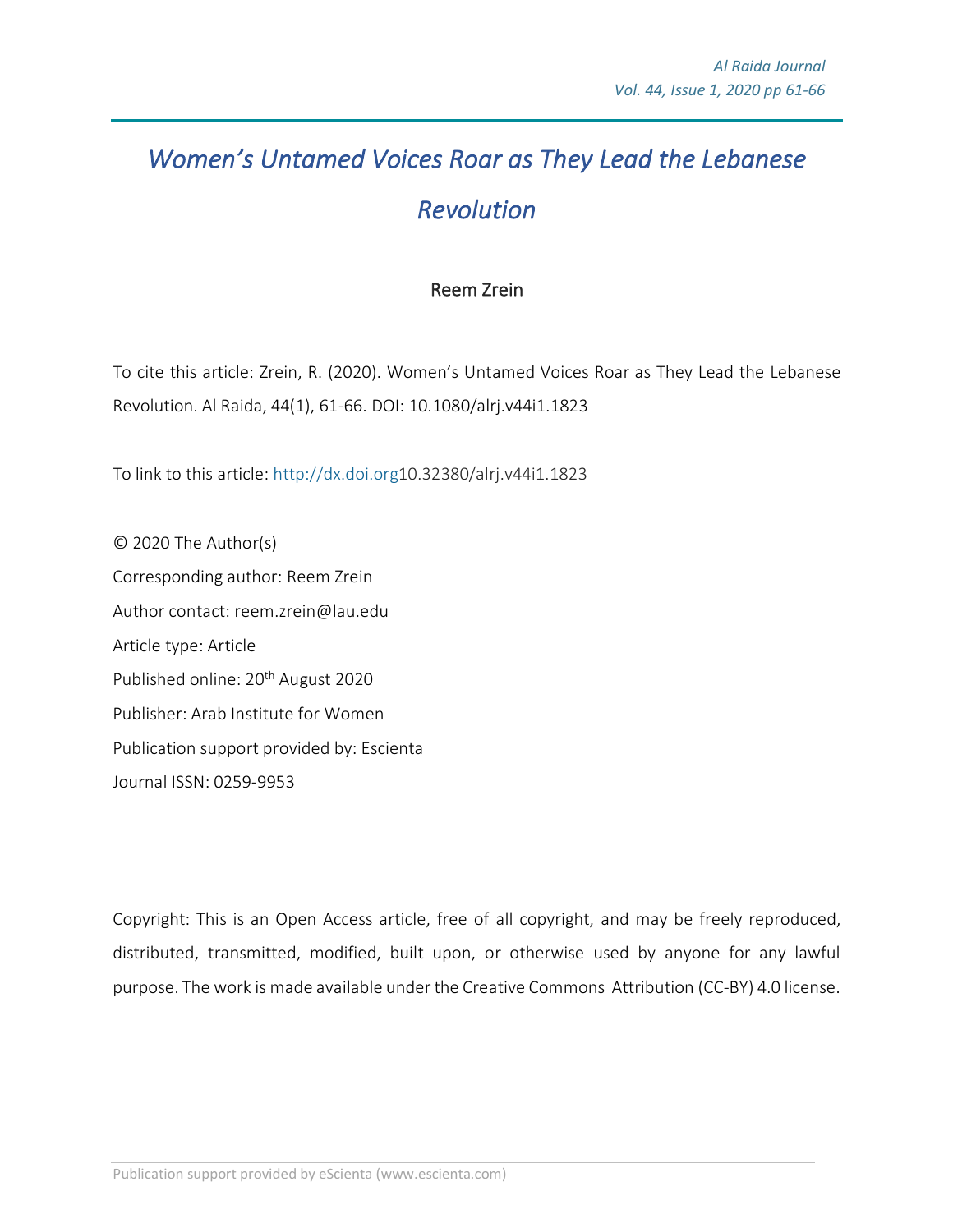## *Women's Untamed Voices Roar as They Lead the Lebanese Revolution*

Reem Zrein

Student at the Lebanese American University, Beirut, Lebanon

Keywords: Annahar, women, revolution, Lebanon

As I gaze at the hordes of heads in front of me, waves of red and white, dotted with the green of the cedar, engulf the streets of Martyrs' Square. Protesters' laughter is laced with a hum of amusement, a testament to the sense of unity as they chant political slogans that only a month or so ago would have been all but unimaginable to hear on the streets of Lebanon. Standing on the front line, guiding and shielding thousands of protesters from the reels of barbed wire and the rows of riot police, are a multitude of diverse women, keeping the pulse of the Lebanese revolution beating.

The antigovernment protests that started on the night of October 17, 2019 quickly turned into a historic nationwide revolution. The movement has been criticized for its lack of leadership, but it has not been without effective guidance. At the front of the marches and educational lectures, organizing sit-ins and human barricades, are the women who have been an important motivating force behind the revolution. Encompassing different races, nationalities, ages, educational backgrounds, and careers, the diversity of the group of women leading the revolution is striking.

This article is less of an analysis, and more of my own understanding and appreciation of the many women—university students, professionals, mothers, activists, and others—who are leading the revolution. Talking to and documenting the stories of the women I write about has allowed me not only to witness the growth of the Lebanese revolution, but also to acknowledge

Contact: reem.zrein@lau.edu

Ó 2020 The Author(s). Published by Arab Institute for Women and Publication support provided by eScienta (www.escienta.com). This is an Open Access article distributed under the terms of the Creative Commons Attribution (CC-BY) 4.0 license.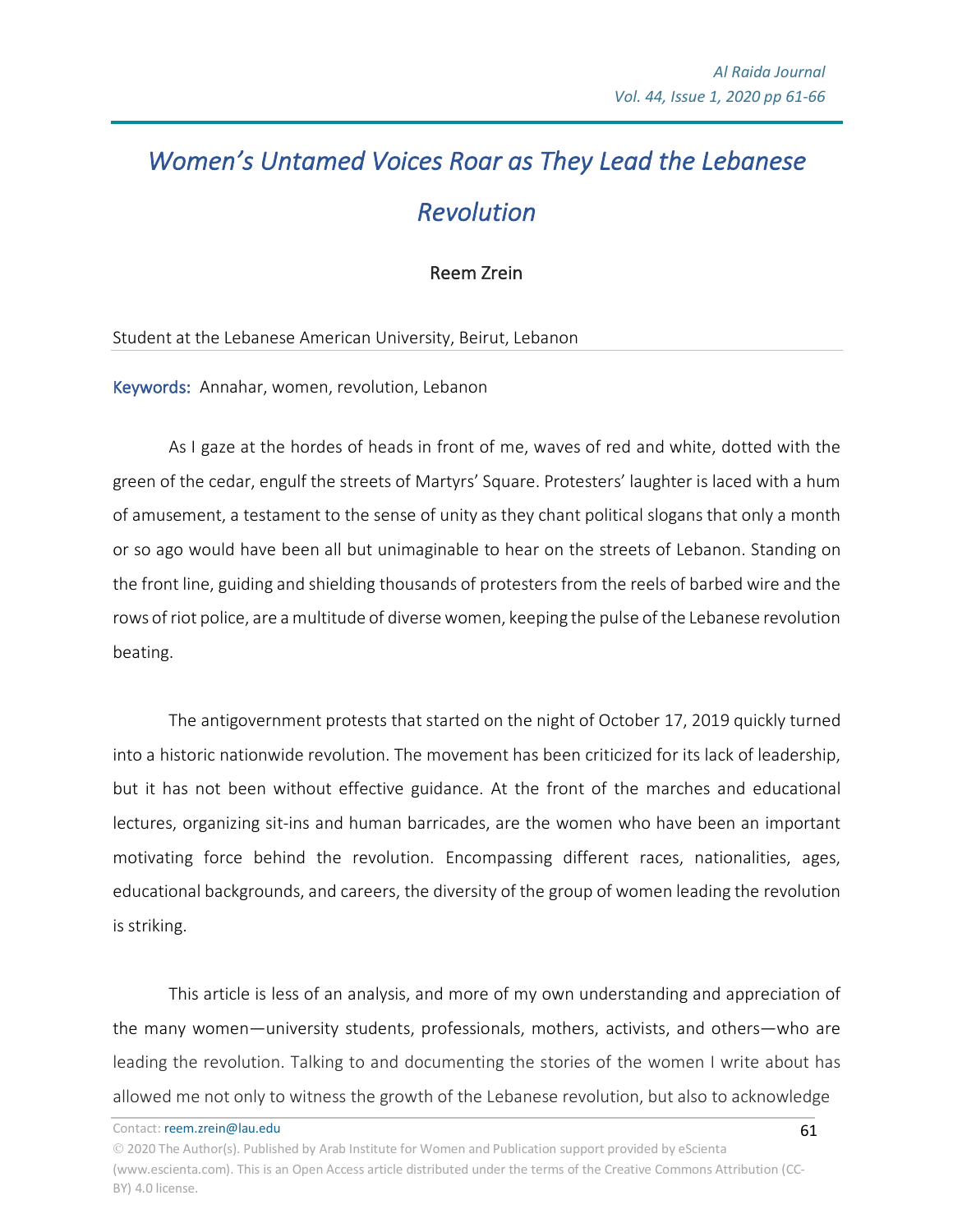my own growth as a human being and Lebanese citizen. Before the revolution I thought, as did the majority of young people, that my future was waiting for me abroad, far away from Lebanon. But now, everything has changed. For the first time in Lebanon, people of different sects and classes have united to demand the removal of all political leaders. Who would have thought that anyone could walk around freely in downtown Beirut, chanting against sectarianism and the corrupt political elite? The revolution has been eye-opening, to say the least.

*Annahar*, a leading independent Lebanese political newspaper, took the initiative to show its gratitude and admiration for the women of the revolution by printing a unique issue of the paper that it rebranded *Naharouki* (yours) (Annahar, 2019). In another bold move, *Naharouki* changed the lyrics of the Lebanese national anthem by adding the word "women" to a sentence that has historically referred only to men:

All for the country, for the glory, for the flag From the beginning of centuries, our pencil and sword

Our field and mountains are making the women and men

Our word and work on the way of perfection All for the country, for the glory for the flag. (Annahar, 2019, my translation)



Figure 1. Annahar newspaper's Naharouki issue.

"Women are an indispensable factor in the unfolding of events, for they have proven that they can provide the nation with the elements needed to go on with this revolution," says Salma Yassine, a writer for the English column of *Annahar*who has been actively participating in the revolution. "They have been valiant enough to voice the nation's cry, breaking stereotypes, and demanding rights



Figure 2. Salma Yassine (right)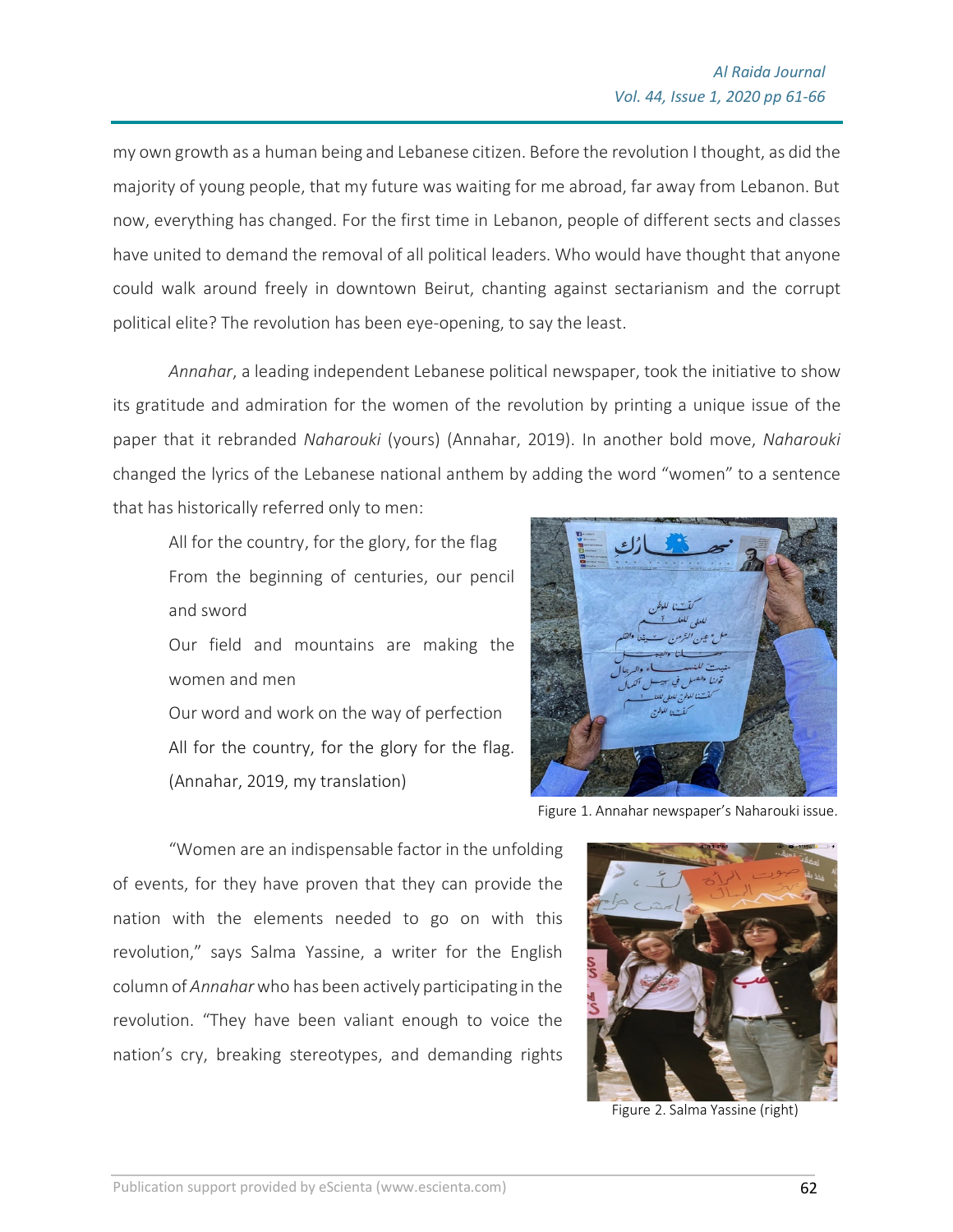that should have been granted a long time ago" (Yassine, personal communication, December 1, 2019, my translation).

The first two nights of the revolution were notable for the violent clashes between security

forces and protesters, which carried on long into the night. However, on the third evening, a crowd of women jumped in to form a human shield to separate the two sides. "The biggest contribution women made to the revolution was making it more peaceful, ensuring no civilian got harmed," says Yasmine Kaissi, an activist who protested daily. "As soon as women took to the front lines, the clashes stopped immediately," Kaissi continues. "When people saw that it was a peaceful protest, they felt more comfortable to join in, which is why we saw thousands of people from all over Lebanon participate in the demonstrations. I give all of the



Figure 3. Yasmine Kaissi protesting in Martyrs' Square.

credit to women" (Kaissi, personal communication, November 30, 2019, my translation).

As the demonstrations escalated, security forces again resorted to physical violence in



Figure 4. Lebanon's "kick-queen." February 20, 2020.

order to remove roadblocks set up by protesters around Beirut. Once again, women placed themselves on the front lines. They screamed, chanted, and even kicked at times, until the security forces backed off. A video of a young woman kicking a cabinet minister's armed bodyguard not only went viral, but quickly became the symbol of the revolution (Rose, 2020). "Lebanese women are breaking taboos to be face of protests" was the headline of an article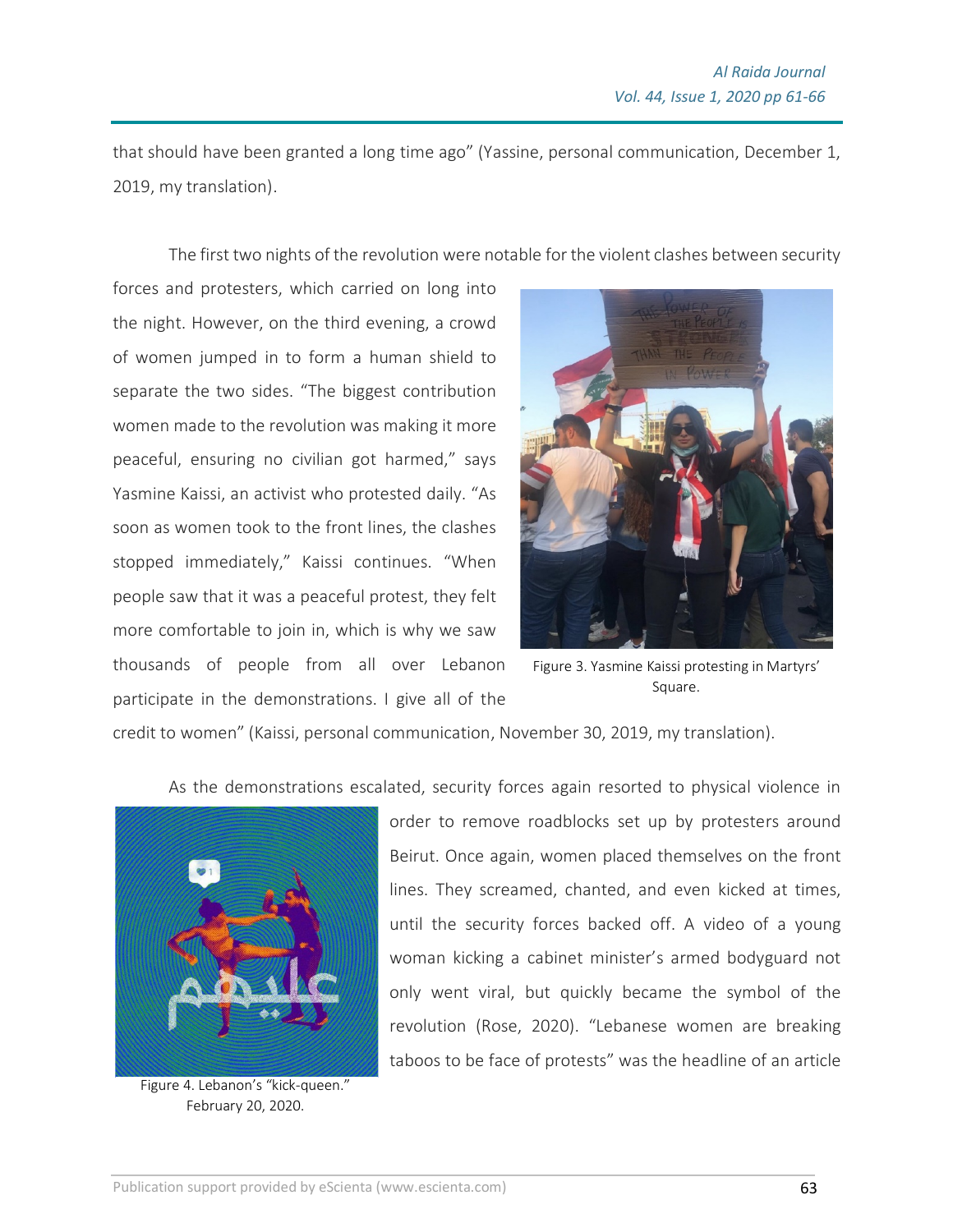by Sunniva Rose (2019) in *The National*, an English-language news outlet based in the United Arab Emirates.

The protests have been incomparable to anything that Lebanon has ever experienced, in

more ways than one. The wide diversity of women on the ground surprised everyone. "As a queer woman, participating in the revolution is complicated, as many who are there may be opposed to your fight," says Ghida Ladkani, a film and literature student at the Lebanese American University. "However, the revolution wouldn't have been the same without the presence of queer women. We added class issues to the discourse, which is much needed in a protest that could have disenfranchised the lower class" (Ladkani, personal communication, December 1, 2019, my translation).



Figure 5. Ghida Ladkani.

The revolution is for all. It created a space for the rights of all people, not only Lebanese. Protesters have repeatedly described their demands as nothing more than their well-deserved

basic rights as citizens. But for non-Lebanese women, such rights are even scarcer. "I endured seeing my own people die in a country that's supposed to be their home. I don't want that for Lebanon and Lebanese citizens," says Tima Kanaan, a Palestinian student living in Beirut. "Just because I'm not going to personally benefit if the revolution succeeds in overthrowing the current regime, that doesn't hinder me from fighting hand-in-hand



Figure 6. Tima Kanaan at Riyadh Al-Solh.

with other women from the Arab world against injustice and corruption" (Kanaan, personal communication, December 3, 2019, my translation).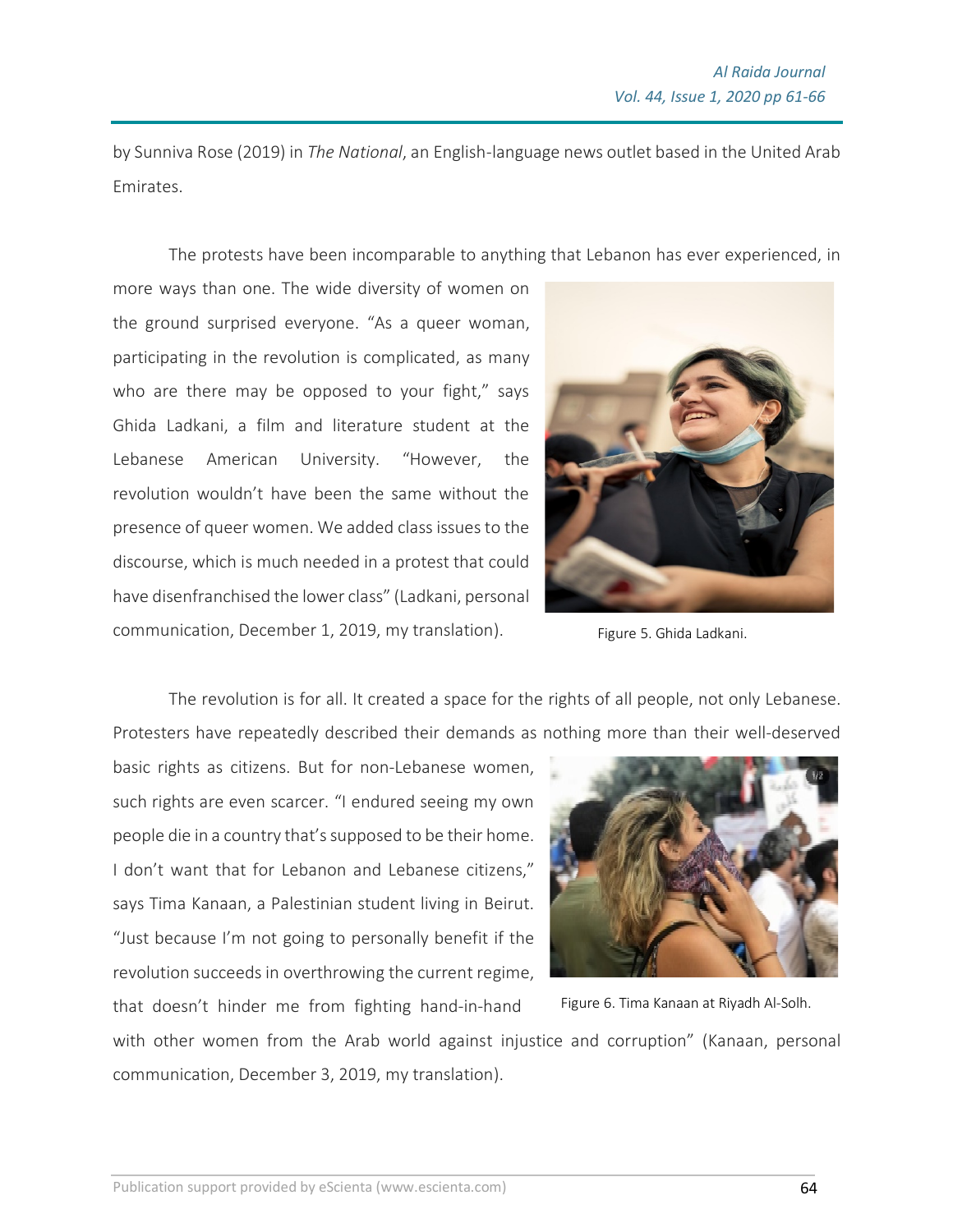Lebanon's legal system is overflowing with laws that perpetuate gender inequality, especially against women. Lebanese mothers cannot pass their citizenship on to their children. Problems arise when it comes to divorce, property rights, and child custody, due to the personal status laws. The country has one of the shortest maternity leave allowances in the world. Legal protections against domestic violence are minimal, if they are enforced at all. And marital rape is still not criminalized.

Facing such legal and social oppressions has incentivized women to go out onto the streets. "I lived through the Civil War and all its misfortunes. I grew up in fear. I will not let my daughters grow up the same way, which is why I left everything to go protest with other Lebanese women as we scream out our pain, in the hope that it will be heard," says 48 year-old divorced mother of two Raghida Darazi (Darazi, personal communication, December 4, 2019, my translation).

The women of the Lebanese revolution have been both its foundation and its support, quite literally holding it together. A system as old as Lebanon'swill not go down without a fight, but no matter whether the revolution succeeds or not, it has surely marked a great victory for all women.



Figure 7. Raghida Darazi (right) protesting with her family.